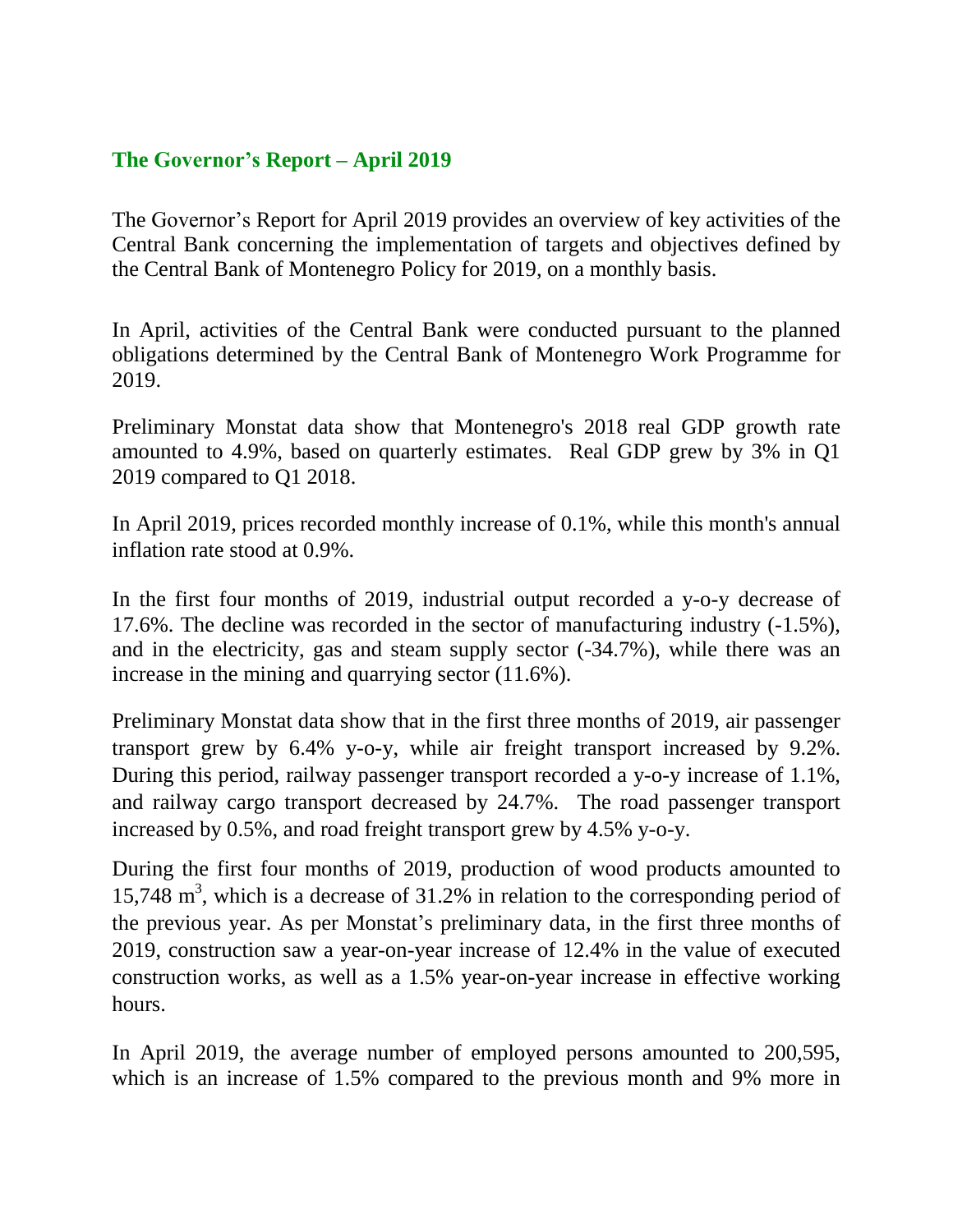relation to April 2018. The number of unemployed persons amounted to 38,102, dropping by  $14.2\%$  m-o-m, and by  $15.3\%$  y-o-y.

As at 30 April 2019, out of 46,9986 business entities registered as active in the Central Registry of Business Entities, and as having active accounts in the Central Registry of Transaction Accounts, a total of 14,098 or 30% were frozen. Compared to the previous month, the number of blocked business entities decreased by 0.4%, while compared to the same month of 2018, its growth stood at 7%. At end-April 2019, the total amount of debt used as the basis for the account freeze was 632.3 million euros, showing a monthly decrease of 0.9% and an annual increase of 7.2%.

As at 30 April 2018, out of the total number of business entities with frozen accounts (14,098) a total of 2,206 business entities were under uninterrupted blockage up to 365 days, with frozen funds in the amount of 33,393,190.28 euros or 5.3% of the total amount of frozen funds. The number of business entities under uninterrupted blockage for over 365 days was 11,892 with frozen funds in the amount of 598,897,623.89 euros or 94.7% of the total amount of frozen funds of business entities.

As at 30 April 2019, debt concentration was relatively high, considering that top 10 blocked business entities (0.07% of total recorded blocked business entities) accounted for 15.8% of the total debt used as the basis for the account freeze. In addition, 50 of blocked business entities (0.35% of total number of blocked business entities) accounted for 37.8% of the total debt used as the basis for the account freeze.

At end-April 2019, total assets and liabilities decreased by 1.5% compared to the previous month and amounted to 4,337.2 million euros<sup>1</sup>. The main share in the the structure of aggregate balance sheet of banks referred to loans. At end-April 2019, loans amounted to 2,945.6 million euros, recording the decrease of 2.7% m-o-m yet an increase of 4.3% y-o-y.

In the structure of liabilities, deposits made up the main share of 76,6%. In April 2019, deposits in banks amounted to 3,323.8 million euros, declining by 3.2% m-om, yet increasing 1% y-o-y. If the calculation excludes deposits of Atlas Bank

 $\overline{\phantom{a}}$ 

<sup>&</sup>lt;sup>1</sup> Data for the banking sector refer to the condition of the system at a given date, in line with the application of relevant international methodology. Therefore, the calculation of the annual change compares the condition of the system at the time of comparison (as of April 2019 and 13 banks) with the balance as at the given date in 2018 (15 banks).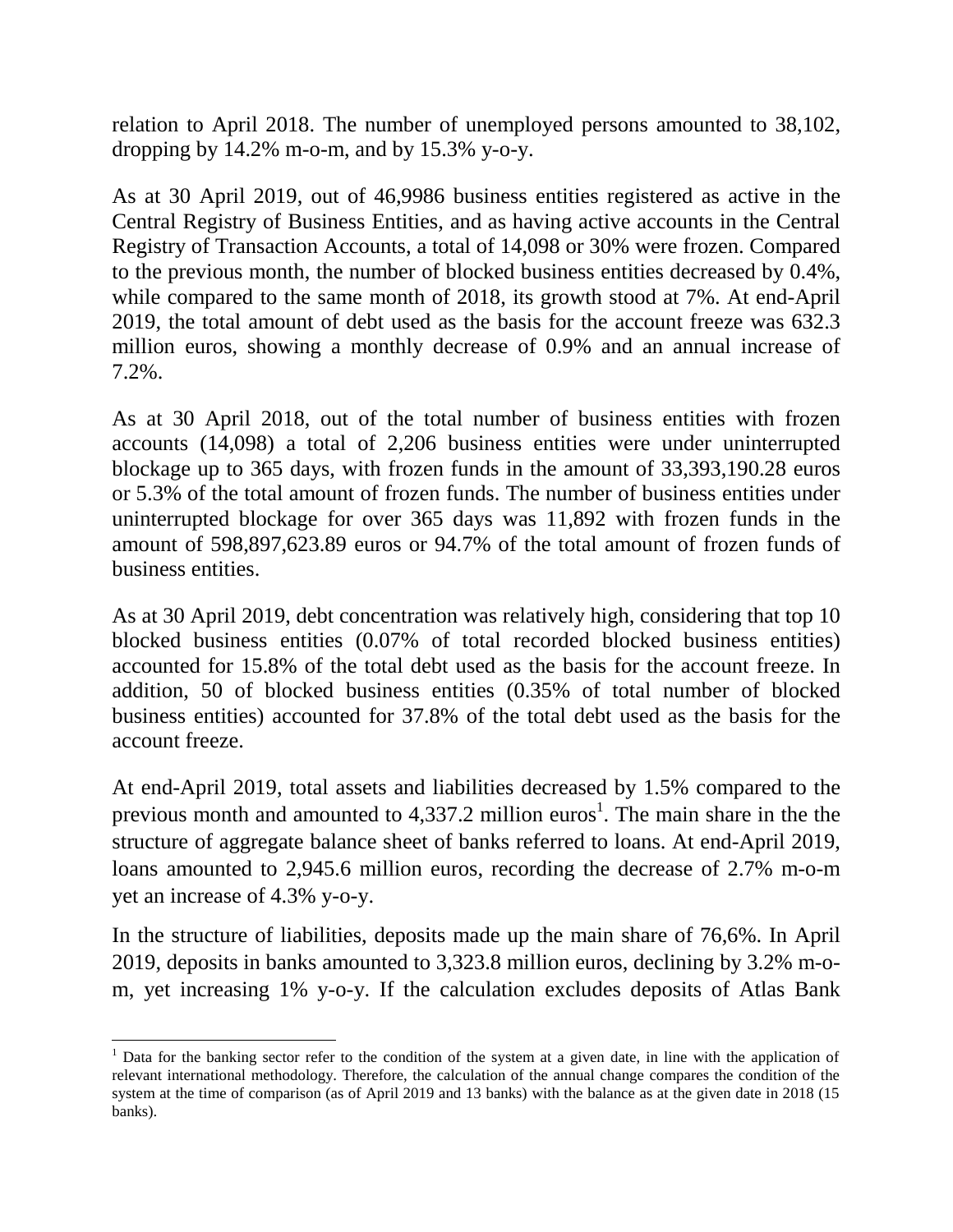(which has been under bankruptcy since April 2019), the deposits would increase by 2.4% m-o-m, and by 7.6% y-o-y.

Total capital of banks at end- April 2019 amounted to 526.8 million euros, which is an increase of 1.6% in relation to the previous month. Moreover, total capital increased by 4.7% y-o-y.

Past due loans (without interests, and prepayments and accruals) amounted to 155.6 million euros in April, which is a monthly decline of 28.6% and a year-onyear decline of 27.6%. At the end of April 2019, non-performing loans (without interests, and prepayments and accruals) amounted to 139,7 million euros and made up 4.7% of total loans. In relation to the previous month, non-performing loans of banks decreased by 21.5%, while they recorded an annual decrease of 30.3%.

At end-April 2019, the weighted average lending effective interest rate (WALEIR) on total loans granted amounted to 6.20% which represents a monthly decrease of 0.07 percentage points and a decrease of 0.48 percentage points y-o-y. In April 2019, the weighted average lending effective interest rate (WALEIR) on new loans amounted to 5.99%, which represent a monthly drop of 0.31 percentage points, and a decrease of 0.72 percentage points in relation to April 2018. The weighted average effective depositing interest rate (WAEDIR) amounted to 0.48% in April 2019, showing a decline of 0.04 percentage points in relation to the previous month, while it recorded a decline of 0.16 percentage points in relation to April 2018.

At end-April 2019, reserve requirement of banks amounted to 243.6 million euros, recording a monthly decline of 8.4 million euros or 3.4%, yet a year-on-year increase of 15 million euros or 6.3%. During April 2019, all banks allocated and maintained reserve requirements within prescribed limits. In the total allocated reserve requirement, 56,4% was allocated to the reserve requirement account in the country, while 43,6% was allocated to the CBCG account abroad.

Gross insurance premium amounted to 29.9 million euros during the first four months of 2019. Non-life insurance premiums still accounted for the main share in its structure with 83.9%, while invoiced life insurance premiums accounted for 16.1%.

In April 2019, Montenegro Stock Exchange recorded a turnover in the amount of 118.2 million euros, through 421 transactions. The turnover was by 11,484.3% higher in relation to the previous month, as a result of trade with government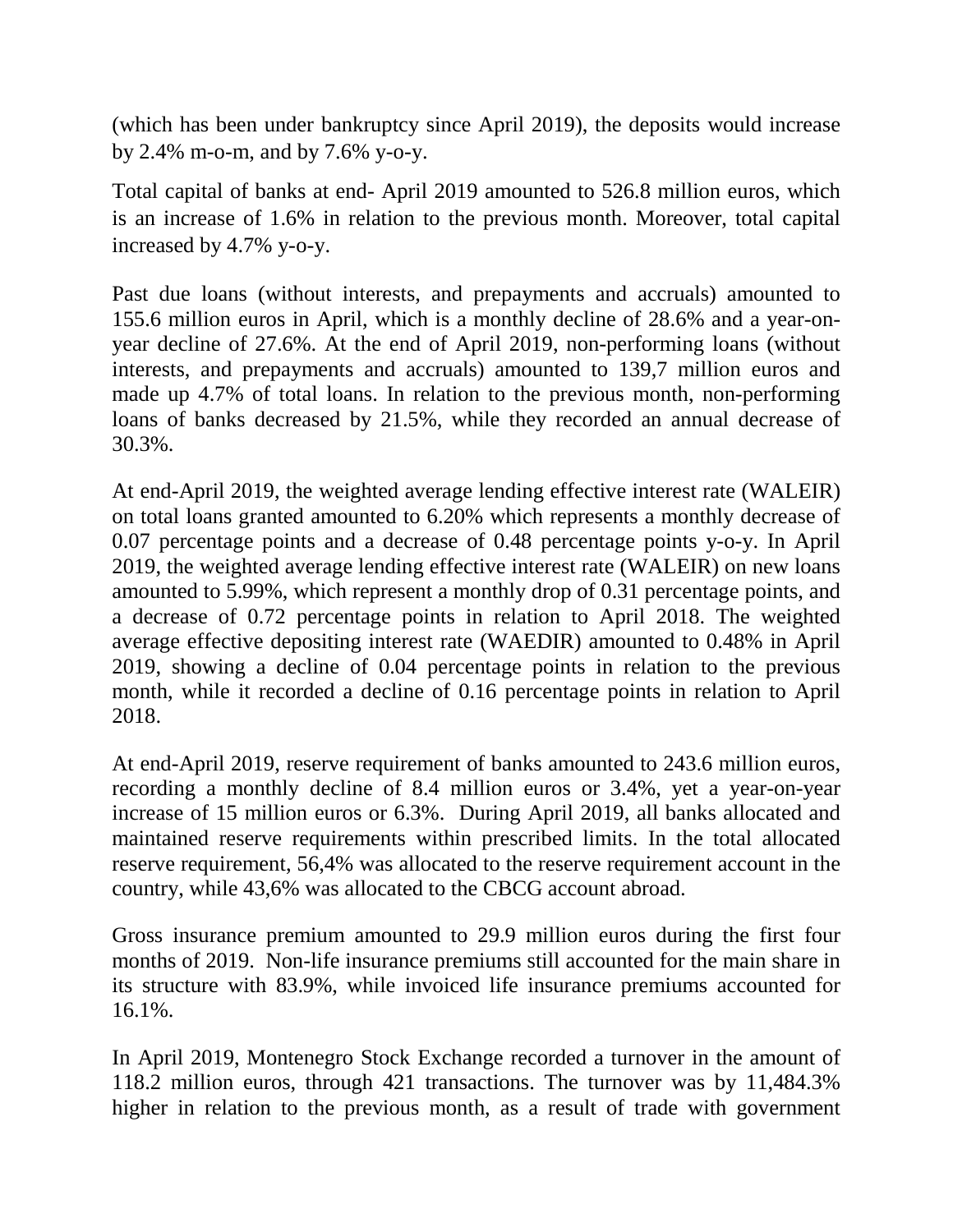bonds. As at 30 April 2019, stock exchange capitalisation amounted to 3,116.8 million euros, recording a monthly increase of 0.2% and y-o-y increase of 5.7%. At the same time, the MONEX index stood at 10,689.05 index points, recording a monthly increase of 0.5%, and y-o-y increase of 5.3%.

The Ministry of Finance estimated that Montenegro's fiscal surplus amounted to 10.1 million euros or 0.2% of estimated annual GDP in April 2019. Source revenues of the budget of Montenegro amounted to 165 million euros or 3.4% of estimated annual GDP, which represents an increase of 5.5% in relation to the plan for April. In relation to source revenues recorded in April 2018, there was an increase of 5.2%. Budget expenditure amounted to 154.9 million euros or 3.2% of estimated annual GDP, which was a year-on-year decrease of 5%, and by 10.3% below planned.

According to the Ministry of Finance data, at the end of March 2019, Montenegro's gross government debt amounted to 3,179.4 million euros or 66.2% of GDP. Net government debt amounted to 60.9% of GDP.

Public debt (gross) of Montenegro amounted to 3,268.6 million euros, or 70.8% of GDP. Out of that figure, domestic debt accounted for 393 million euros or 8.5% of GDP, while external debt accounted for 2,760 million euros or 59.8% of GDP, while the debt of local self-government units accounted for 115.6 million euros or 2.5% of GDP.

With a view to fostering and maintaining a sound banking system, Montenegro's banking sector was subject to continuous oversight and analysis. International reserves management was performed based on the principles of liquidity and safety. The activities regarding the Central Bank's function of a fiscal agent were performed successfully. In April, the availability of the RTGS and DNS systems was 100%.

In April, the Central Bank carried out numerous activities aimed at meeting obligations on the road towards Montenegro's accession to the EU. For the purpose of Sub-Committee for Internal Market and Competition, the CBCG submitted its contribution concerning the reporting period from 20 June 2018 to 1 May 2019. The CBCG also participated in the meeting of the Balance of Payments Working Group in Luxembourg. The CBCG prepared the answer to the questions of the EU Delegation to Montenegro concerning the plan of adopting the set of financial laws. The mission of the Croatian National Bank experts was conducted with a